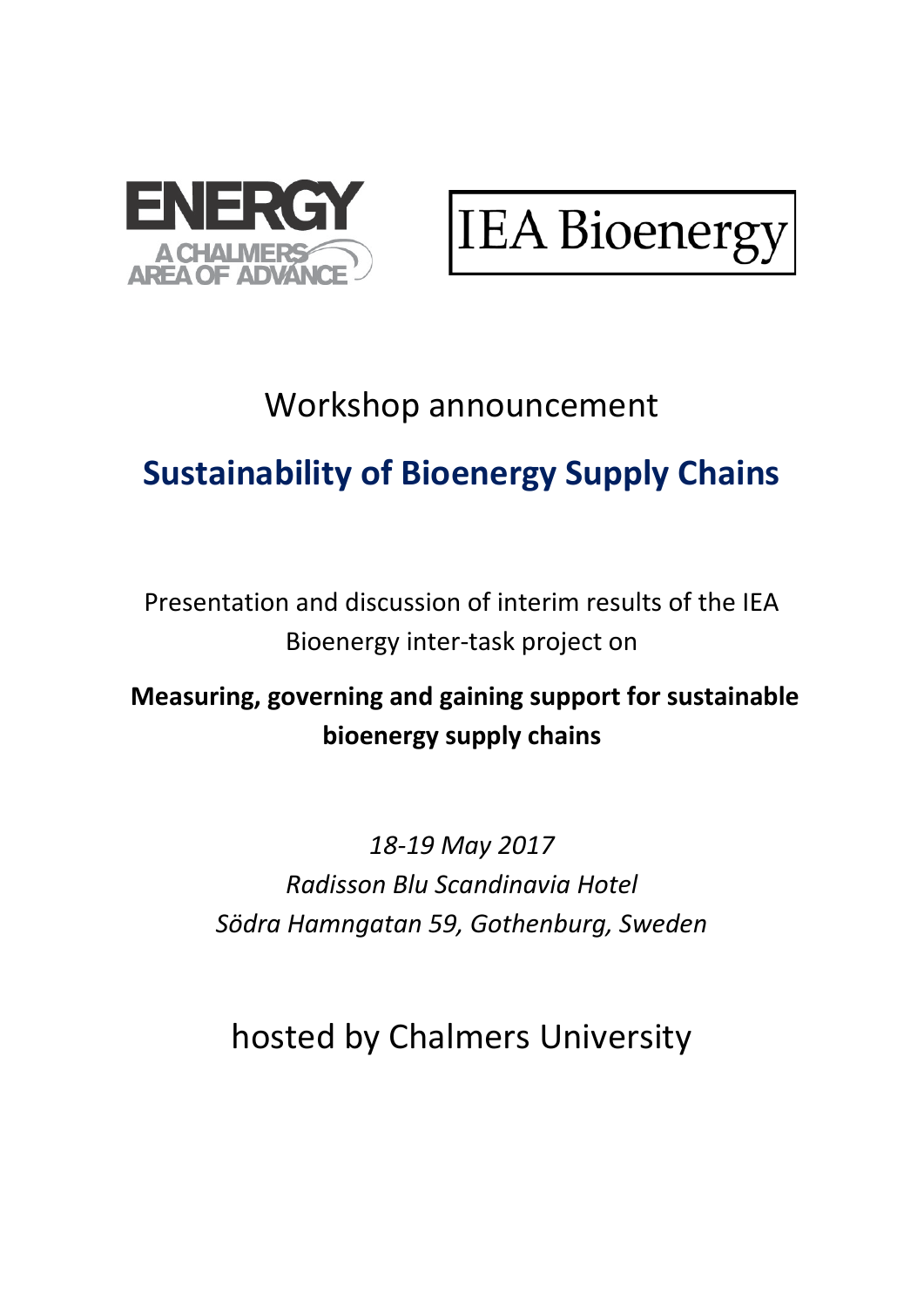#### Background and aim

Sustainability of liquid and solid biofuels production is under continued scrutiny, including topics such as iLUC, food vs. fuel, forest carbon accounting and sustainable forest management principles. Sustainability criteria and metrics differ between feedstock and final end use (road transport vs. heat & power, size of end-use, no criteria for aviation, shipping & materials yet). At the same time, the public debate on bioenergy is heated, often based on emotions and political agendas. Part of the controversy is different approaches to governance and the partial or perceived failure of these systems to ensure the sustainability of bioenergy supply chains. Obviously, definitions of 'sustainable bioenergy' also depend on different views and perceptions of stakeholders both within and outside the value chains, and this may confuse the discussion.

To address the challenges embedded in this situation, the IEA Bioenergy inter-task project on "Measuring, governing and gaining support for sustainable bioenergy supply chains" is pursuing three main objectives:

- 1. To provide an overview and examples of calculation methods & tools to assess the sustainability of various biomass and bioenergy supply chains and discuss needs, possibilities and limitations of global, uniform/harmonized framework.
- 2. To compare and assess the legitimacy, including effectiveness and efficiency of a variety of approaches on how to govern and verify sustainability of biomass and bioenergy supply chains in different conditions.
- 3. To understand the positions and underlying motivations of stakeholder groups relative to their perceptions of bioenergy and inform dialogues/discussions to avoid misconceptions and gain trust in bioenergy

This project was started in mid-2016, and under the three objectives, a multitude of studies have been initiated, focusing largely on the agriculture, forestry and biogas sectors (see also the program below).

The aims of this workshop are two-fold:

- 1) To share preliminary project results of the work carried out under the three objectives to an audience of both members of IEA Bioenergy and informed stakeholders from industry, policy, the NGO community and other, and
- 2) To obtain feedback from these stakeholders on the results, identification of possible knowledge gaps to properly address the overall project aim, and issues which should additionally be addressed in the remainder of the project.

Especially with regard to the second aim, there will be ample opportunity to discuss with the project participants and other stakeholders during the workshop.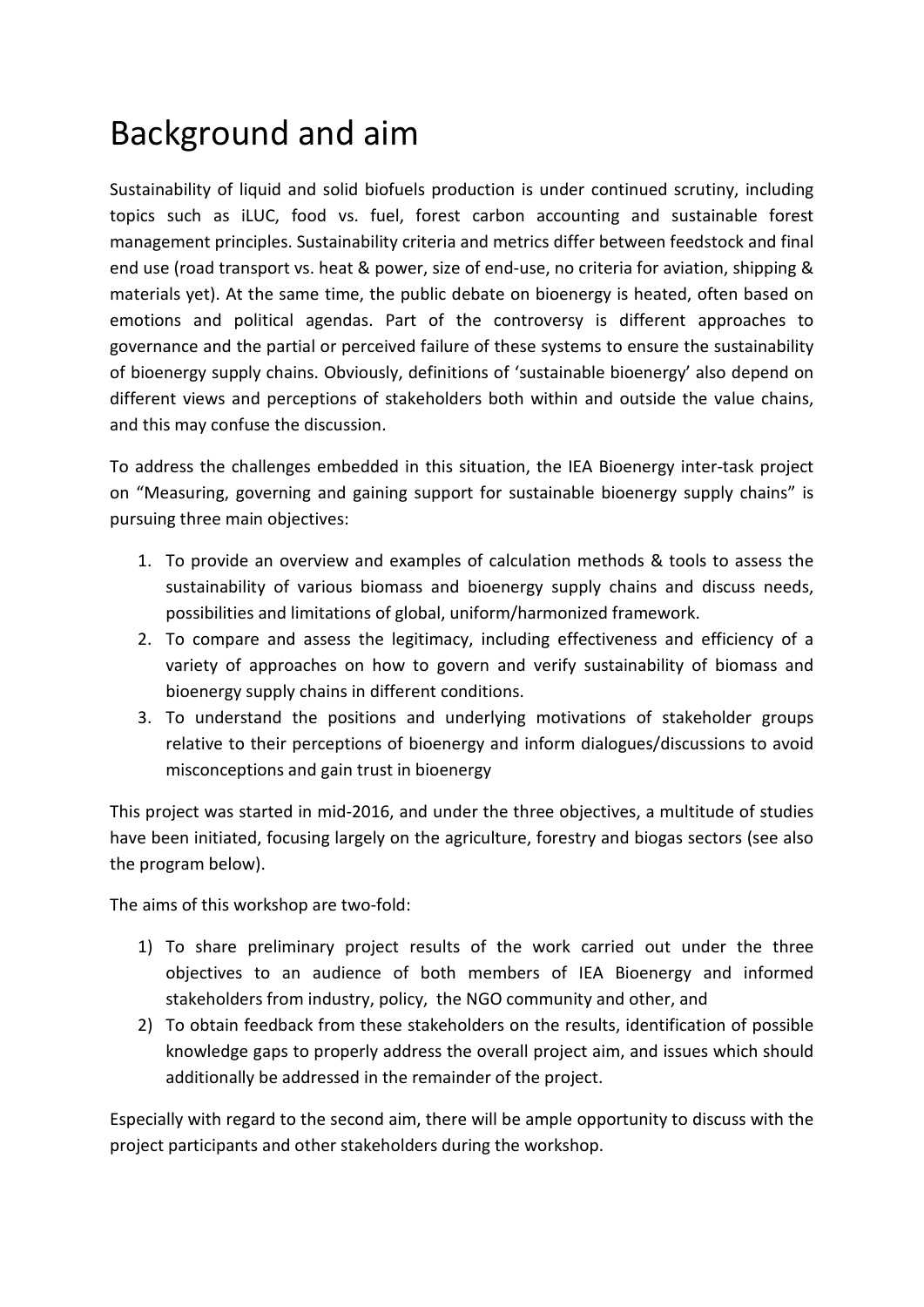### General program overview

During the first plenary morning session, the project leaders will introduce the general aims of the project, give an overview of the applied methodologies and how the different parts of the project are interlinked.

Next, in a first parallel session on *measuring sustainability* (objective 1 of the project) presentations will focus on methodological aspects of assessing sustainability of biobased systems, addressing various challenges for LCA and other assessment tools supporting governance. Topics include assessments of the climate effect of forest bioenergy systems and analyses of ecosystem services in landscapes. A second parallel session will cover the topics of sustainability governance and stakeholder involvement with a focus on *agricultural supply chains.* Presentations will cover amongst others the conceptual approach used for the work under objective 2 on trust, credibility and effectiveness of sustainability governance; the sustainability governance of the bioeconomy and policy analysis of governance for sustainable agricultural biofuel in Europe, with a focus on Denmark and Canada. Additionally, the measurement of sustainability parameters in US agricultural systems will be addressed. At the end of day one, a plenary session will be held to report back and discuss the findings of the first day. The first day will be finalized with a joint dinner at the expense of the participants.

On Friday morning, we will have three parallel sessions. The first session will concern the *assessment of the climate effects of bioenergy systems*, where the outcome from O1 sessions on Thursday as well as from previous workshops on the topic will be discussed. The second session will feature *sustainability governance and stakeholder involvement of biogas plants* through three phases of development in Germany and the impact of the legislative framework on the implementation of biogas in Denmark. The third session will focus on *governance and stakeholder involvement on forestry supply chains*, amongst other as set in Quebec and Ontario (both Canada) and the South-East of the US, including international standards for both forestry and agriculture and involve governance approaches and stakeholder involvement for the use of woody biomass for biorefineries and the production of wood pellets.

After lunch, we will continue in plenary, but focus on the *position of supranational stakeholders* on the future role of bioenergy. Preliminary results of a series of consultations of various stakeholders groups on their positions towards bioenergy will be shown, and possibilities will be discussed if – and how – "common ground" on widely acceptable bioenergy supply chains and levels could be reached. The workshop will be finalized with a roundtable discussion. During the final plenary session, we will attempt to draw general conclusions and lessons from the various case studies and identify of possible gaps and issues to address in the remainder of the inter-task project.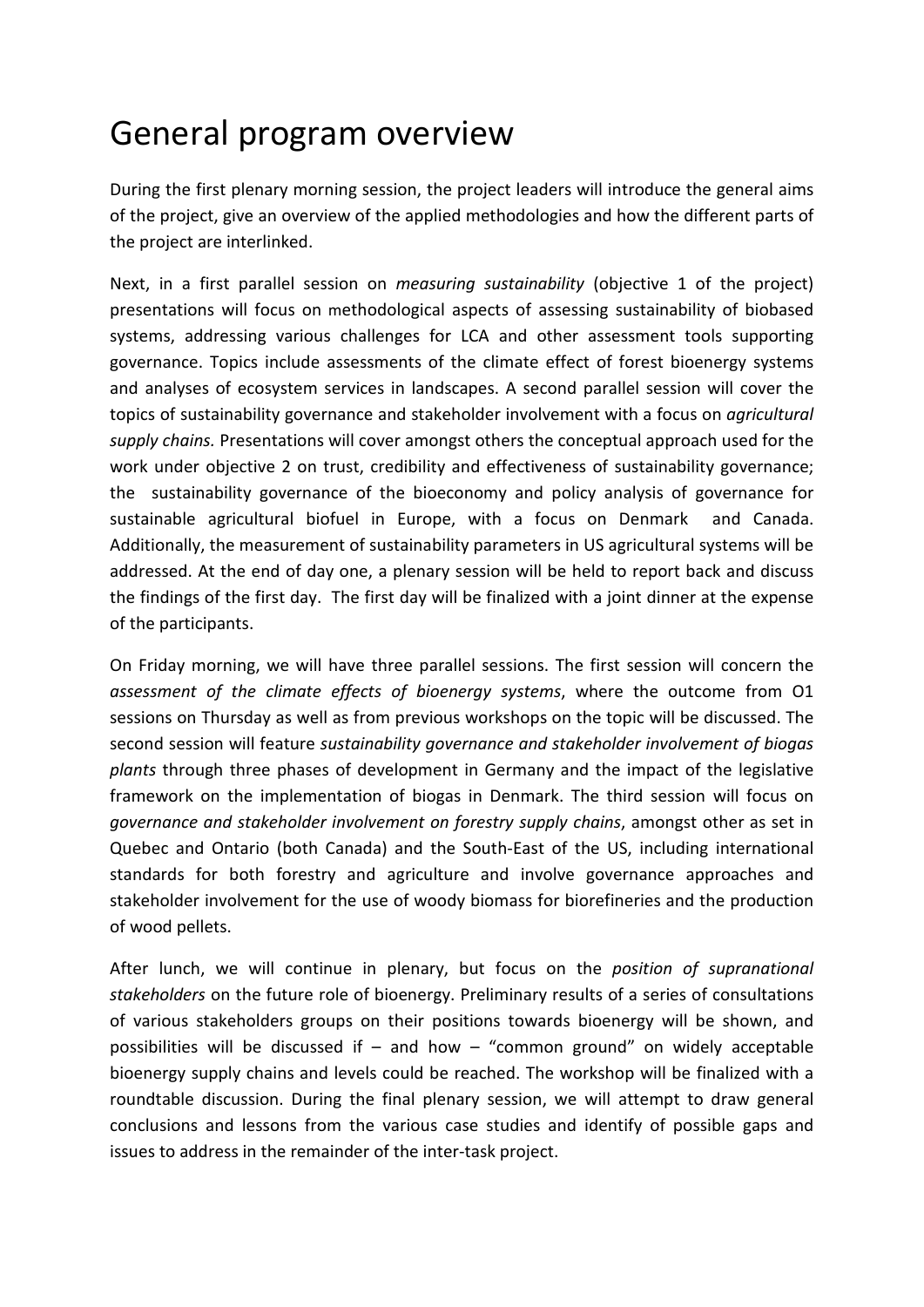# Detailed program overview

| Thursday 18 May 2017 |                                                                                                                                                                                                                |                                                                                                                                                                        |  |  |
|----------------------|----------------------------------------------------------------------------------------------------------------------------------------------------------------------------------------------------------------|------------------------------------------------------------------------------------------------------------------------------------------------------------------------|--|--|
| 09.00-<br>09.15      | General workshop & project introduction. Presenter: Martin Junginger                                                                                                                                           |                                                                                                                                                                        |  |  |
| $09.15 -$            |                                                                                                                                                                                                                |                                                                                                                                                                        |  |  |
| 09.30<br>09.30-      | Introduction to Objective 1. Presenter: Annette Cowie                                                                                                                                                          |                                                                                                                                                                        |  |  |
| 09.45                | Introduction to Objective 2. Presenter: Inge Stupak                                                                                                                                                            |                                                                                                                                                                        |  |  |
| $09.45 -$<br>10.00   | Introduction to Objective 3. Presenter: Uwe Fritsche                                                                                                                                                           |                                                                                                                                                                        |  |  |
| 10.00-<br>10.30      | General discussion on approaches                                                                                                                                                                               |                                                                                                                                                                        |  |  |
| $10.30 -$<br>11.00   | Coffee                                                                                                                                                                                                         |                                                                                                                                                                        |  |  |
|                      | Obj. 2&3: Governance and stakeholder involvement<br><b>Objective 1: Measuring sustainability</b>                                                                                                               |                                                                                                                                                                        |  |  |
| 11.00-<br>11.30      | Comparison of tools for assessing greenhouse gas<br>emissions savings of biofuels. Presenter: Helena<br>Chum (confirmed)                                                                                       | Trust and legitimacy in sustainability governance of<br>bioenergy supply chains. Presenter: Maha Mansoor                                                               |  |  |
| 11.30-<br>11.55      | How to analyse ecosystem services in landscapes.<br>Presenter: Oskar Englund                                                                                                                                   | Drivers and effectiveness of sustainability governance of<br>agricultural crop production at EU level. Presenter: Niclas<br><b>Scott Bentsen</b>                       |  |  |
| 11.55-<br>12.20      | Relating ecosystem Services to indicators of<br>progress toward a sustainable bioeconomy.<br>Presenters: Virginia Dale and Keith Kline                                                                         | Sustainability governance of agriculture-based<br>bioeconomy in Canada. Presenter: Tat Smith for Charles<br>Lalonde/Maria Wellisch                                     |  |  |
| 12.20-<br>12.45      | Delphi survey approach for the identification of<br>sustainability indicators and environmental impacts<br>of forest biomass harvesting for a biorefinery: Case<br>study in Québec. Presenter: Ichrak Lakhdhar | Incorporating policy, market and technology in<br>sustainability governance of agriculture-based biofuel and<br>bioeconomic development in the US. Presenter: Jian Gan |  |  |
| $12.45 -$<br>13.45   | Lunch                                                                                                                                                                                                          |                                                                                                                                                                        |  |  |
| $13.45 -$<br>14.45   | Discussion: Possibilities and limitations of a global<br>harmonized framework to assess sustainability of<br>biobased production.                                                                              | Discussion: governance of sustainability of agri-based<br>bioenergy and the bioeconomy                                                                                 |  |  |
| 14.45-<br>15:15      | Assessing the climate effects of forest bioenergy<br>systems: Swedish case study. Presenter: Olivia<br><b>Cintas</b>                                                                                           | Bridging ecosystem services and sustainable bioenergy<br>indicators in agricultural landscape with stakeholders<br>Presenters: Keith Kline and Virginia Dale           |  |  |
| $15:15-$<br>15.45    | Assessing climate effects of forest bioenergy<br>systems: A Canadian case study of unloved wood.<br>Presenter: Evelyne Thiffault                                                                               | Modeling improvements in sustainability of corn stove<br>removal and through energy crop integration into<br>agricultural landscapes. Presenter: Shyam Nair            |  |  |
| $15.45 -$<br>16.15   | Coffee                                                                                                                                                                                                         |                                                                                                                                                                        |  |  |
| $16.15 -$<br>17.00   | Discussion on methodologies used to assess climate<br>impacts of forest bioenergy systems in the Swedish<br>and Canadian case studies                                                                          | Discussion on documentation and perceptions of<br>sustainability of agri-based bioenergy in the US                                                                     |  |  |
| 17.00-<br>18.00      | Report back from sessions and discussion of findings                                                                                                                                                           |                                                                                                                                                                        |  |  |
| 19:00                | Dinner (at own expense)                                                                                                                                                                                        |                                                                                                                                                                        |  |  |